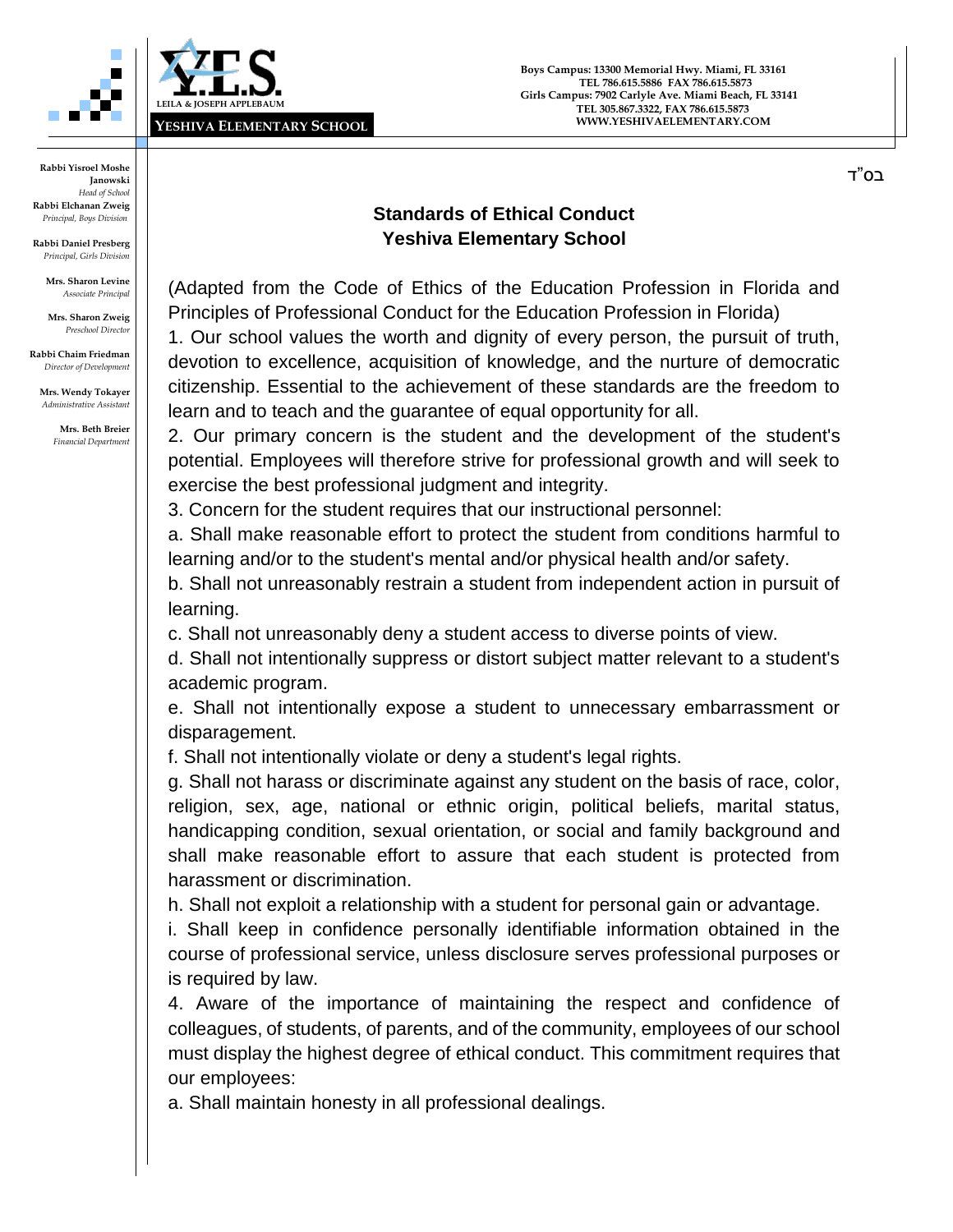



**Rabbi Daniel Presberg** *Principal, Girls Division*

> **Mrs. Sharon Levine** *Associate Principal*

**Mrs. Sharon Zweig** *Preschool Director*

**Rabbi Chaim Friedman** *Director of Development*

**Mrs. Wendy Tokayer** *Administrative Assistant*

> **Mrs. Beth Breier** *Financial Department*

b. Shall not on the basis of race, color, religion, sex, age, national or ethnic origin, political beliefs, marital status, handicapping condition if otherwise qualified, or social and family background deny to a colleague professional benefits or advantages or participation in any professional organization.

c. Shall not interfere with a colleague's exercise of political or civil rights and responsibilities. d. Shall not engage in harassment or discriminatory conduct which unreasonably interferes with an individual's performance of professional or work responsibilities or with the orderly processes of education or which creates a hostile, intimidating, abusive, offensive, or oppressive environment; and, further, shall make reasonable effort to assure that each individual is protected from such harassment or discrimination.

e. Shall not make malicious or intentionally false statements about a colleague.

**Training Requirement** All instructional personnel and administrators are required as a condition of employment to complete training on these standards of ethical conduct.

**Reporting Misconduct by Instructional Personnel and Administrators** All employees and administrators have an obligation to report misconduct by instructional personnel and school administrators which affects the health, safety, or welfare of a student. Examples of misconduct include obscene language, drug and alcohol use, disparaging comments, prejudice or bigotry, sexual innuendo, cheating or testing violations, physical aggression, and accepting or offering favors. Reports of misconduct of employees should be made to Mrs. Sharon Levine. Reports of misconduct committed by administrators should be made to Rabbi Kalman Lebovics. Legally sufficient allegations of misconduct by Florida certified educators will be reported to the Office of Professional Practices Services. Policies and procedures for reporting misconduct by instructional personnel or school administrators which affects the health, safety, or welfare of a student are posted in the Yeshiva Elementary School Employee Handbook and on our Web site at yeshivaelementary.com

**Reporting Child Abuse, Abandonment or Neglect** All employees and agents have an affirmative duty to report all actual or suspected cases of child abuse, abandonment, or neglect. Call 1-800-96-ABUSE or report online at: http://www.dcf.state.fl.us/abuse/report/.

Signs of Physical Abuse The child may have unexplained bruises, welts, cuts, or other injuries; broken bones; or burns. A child experiencing physical abuse may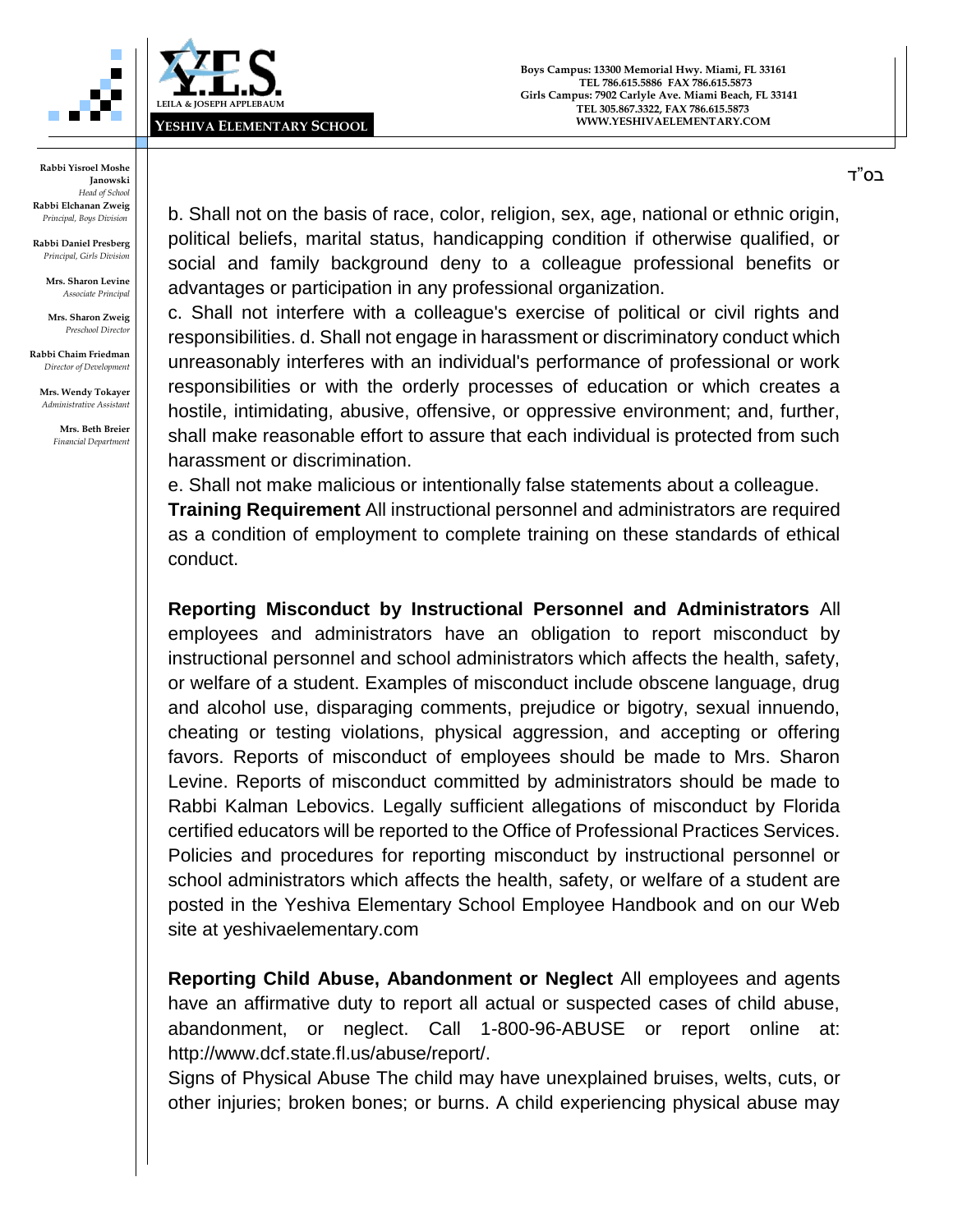



**Rabbi Daniel Presberg** *Principal, Girls Division*

> **Mrs. Sharon Levine** *Associate Principal*

**Mrs. Sharon Zweig** *Preschool Director*

**Rabbi Chaim Friedman** *Director of Development*

**Mrs. Wendy Tokayer** *Administrative Assistant*

> **Mrs. Beth Breier** *Financial Department*

seem withdrawn or depressed, seem afraid to go home or may run away, shy away from physical contact, be aggressive, or wear inappropriate clothing to hide injuries.

Signs of Sexual Abuse The child may have torn, stained or bloody underwear, trouble walking or sitting, pain or itching in genital area, or a sexually transmitted disease. A child experiencing sexual abuse may have unusual knowledge of sex or act seductively, fear a particular person, seem withdrawn or depressed, gain or lose weight suddenly, shy away from physical contact, or run away from home.

Signs of Neglect The child may have unattended medical needs, little or no supervision at home, poor hygiene, or appear underweight. A child experiencing neglect may be frequently tired or hungry, steal food, or appear overly needy for adult attention.

Patterns of Abuse: Serious abuse usually involves a combination of factors. While a single sign may not be significant, a pattern of physical or behavioral signs is a serious indicator and should be reported.

**Liability Protections** Any person, official, or institution participating in good faith in any act authorized or required by law, or reporting in good faith any instance of child abuse, abandonment, or neglect to the department or any law enforcement agency, shall be immune from any civil or criminal liability which might otherwise result by reason of such action. (F.S. 39.203)

An employer who discloses information about a former or current employee to a prospective employer of the former or current employee upon request of the prospective employer or of the former or current employee is immune from civil liability for such disclosure or its consequences unless it is shown by clear and convincing evidence that the information disclosed by the former or current employer was knowingly false or violated any civil right of the former or current employee protected under F.S. Chapter 760. (F.S. 768.095)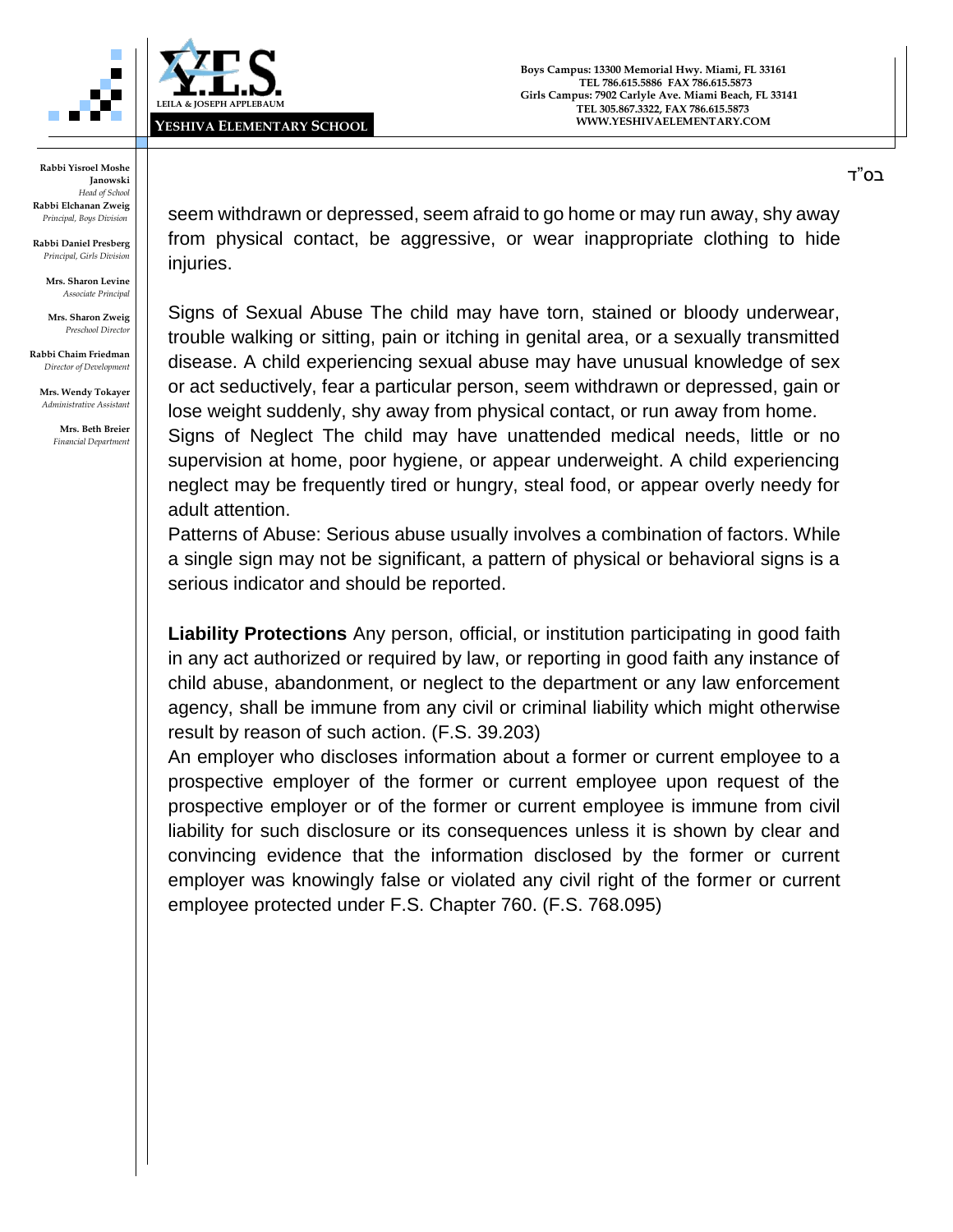

**Boys Campus: 13300 Memorial Hwy. Miami, FL 33161 TEL 786.615.5886 FAX 786.615.5873 Girls Campus: 7902 Carlyle Ave. Miami Beach, FL 33141 TEL 305.867.3322, FAX 786.615.5873 WWW.YESHIVAELEMENTARY.COM**

בס"ד

**Rabbi Yisroel Moshe Janowski** *Head of School* **Rabbi Elchanan Zweig** *Principal, Boys Division*

**Rabbi Daniel Presberg** *Principal, Girls Division*

> **Mrs. Sharon Levine** *Associate Principal*

**Mrs. Sharon Zweig** *Preschool Director*

**Rabbi Chaim Friedman** *Director of Development*

**Mrs. Wendy Tokayer** *Administrative Assistant*

> **Mrs. Beth Breier** *Financial Department*

## **Conduct Policy and Behavioral Standards I. INTRODUCTION**

A. This School Conduct Policy and Behavioral Standards (the "Conduct Policy") sets forth certain Behavioral Standards, reporting obligations and other responsibilities of Yeshiva Elementary School ("YES") Staff Members and YES Students, and an outline of the procedures available to YES, YES Staff Members and YES Students relating to complaints regarding alleged violations of the Behavioral Standards, investigation of such complaints, and enforcement of the Conduct Policy.

B. Childhood, especially adolescence, is often a time of turmoil, distress and conflict. As part of YES's educational goals, all YES Staff Members must encourage YES Students' self-confidence and self-competence, and help YES Students grow to increase their potential within their school, family and community. YES Students must behave in a manner that facilitates their personal growth and development as well as the growth and development of all YES Students.

C. YES is committed to providing a safe and appropriate environment for all YES Staff Members and YES Students. All YES Staff Members and YES Students are expected to positively contribute to this environment. To facilitate these contributions, YES has adopted this Conduct Policy setting forth certain responsibilities and obligations of YES Staff Members and YES Students regarding interpersonal conduct and relationships.

D. Although voluminous rules and procedures could be written for all possible circumstances, this Conduct Policy focuses on situations, which, if unremedied, are likely to be damaging to YES Students and YES Staff Members. The Conduct Policy is not intended to supersede the authority and responsibility of the Administration to manage on a day to day basis, nor is the Conduct Policy intended to be the sole and exclusive source of rules governing YES personnel and student policies.

E. All pertinent definitions are listed in attached Exhibit A.

F. All questions or comments regarding the Conduct Policy may be directed to one or more persons listed on attached Exhibit B.

# **II. BEHAVIORAL STANDARDS AND OTHER RESPONSIBILITIES**

A. Behavioral Standards: The following behavior is incompatible with YES's educational goals and is therefore always prohibited, without regard to the location, time or frequency with which such behavior occurs: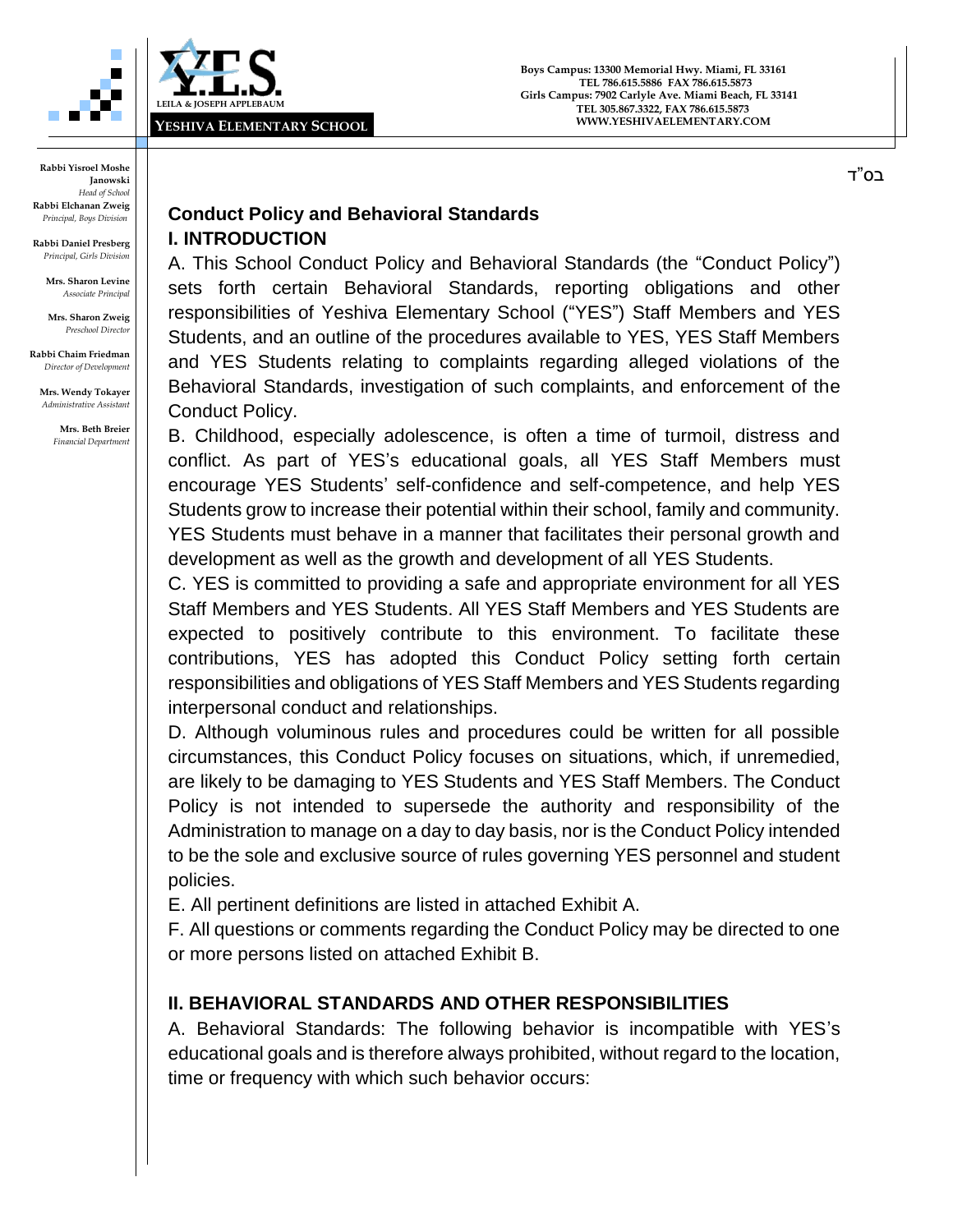



**Rabbi Daniel Presberg** *Principal, Girls Division*

> **Mrs. Sharon Levine** *Associate Principal*

**Mrs. Sharon Zweig** *Preschool Director*

**Rabbi Chaim Friedman** *Director of Development*

**Mrs. Wendy Tokayer** *Administrative Assistant*

> **Mrs. Beth Breier** *Financial Department*

1. "Abuse," including (A) physical injury or mental injury of any child under 18 by a YES Staff Member or YES Student (in each case, without regard to whether such YES Staff Member or student was a YES Staff Member or student at the time such behavior occurs), under circumstances that indicate that the child's health or welfare is harmed or at substantial risk of being harmed; and (B) sexual abuse of any child under 18 by a YES Staff Member or YES Student (in each case, without regard to whether such YES Staff Member or student was a YES Staff Member or student at the time such behavior occurs), whether physical injuries are sustained or not, including any act that involves sexual molestation or exploitation, including (without limitation):

(i) any demeaning or exploitative behavior of a sexual nature, or threats of such behavior;

(ii) displaying demeaning, suggestive or pornographic material;

(iii) improper physical contact, such as inappropriate touching, fondling, patting, pinching, punching or physical assault, excluding normal physical conduct that is acceptable, as set forth in 7(a) through 7(c);

(iv) indirect or explicit invitations to engage in sexual activities which may or may not include a promise of reward for complying or a threat of reprisal for not complying;

(v) allowing or encouraging any child to engage in obscene or pornographic photography, films, poses or similar activity, or prostitution;

(vi) human trafficking, incest, rape, or sexual offense in any degree; and/or

(vi) sodomy, unnatural or perverted sexual practices.

Any conduct which meets the preceding definition of sexual abuse shall be prohibited conduct whether or not such conduct was consensual.

2. "Neglect," including leaving any child under 18 unattended, or other failure to give proper care and attention to any child under 18, by a YES Staff Member or YES Student (in each case, without regard to whether such YES Staff Member or student was a YES Staff Member or student at the time such behavior occurs), under circumstances that indicate that the child's health or welfare is harmed or placed at substantial risk of harm, or that Mental Injury to the child, or substantial risk of such Mental Injury, may result.

3. "Harassment," including physical, verbal, visual or behavioral mannerisms or conduct by a YES Staff Member or YES Student (in all cases, with or without sexual advances or sexual overtones) that denigrates or shows hostility towards any YES Student or YES Staff Member because of such person's sex, marital status, race, color, national origin, age, or disability where: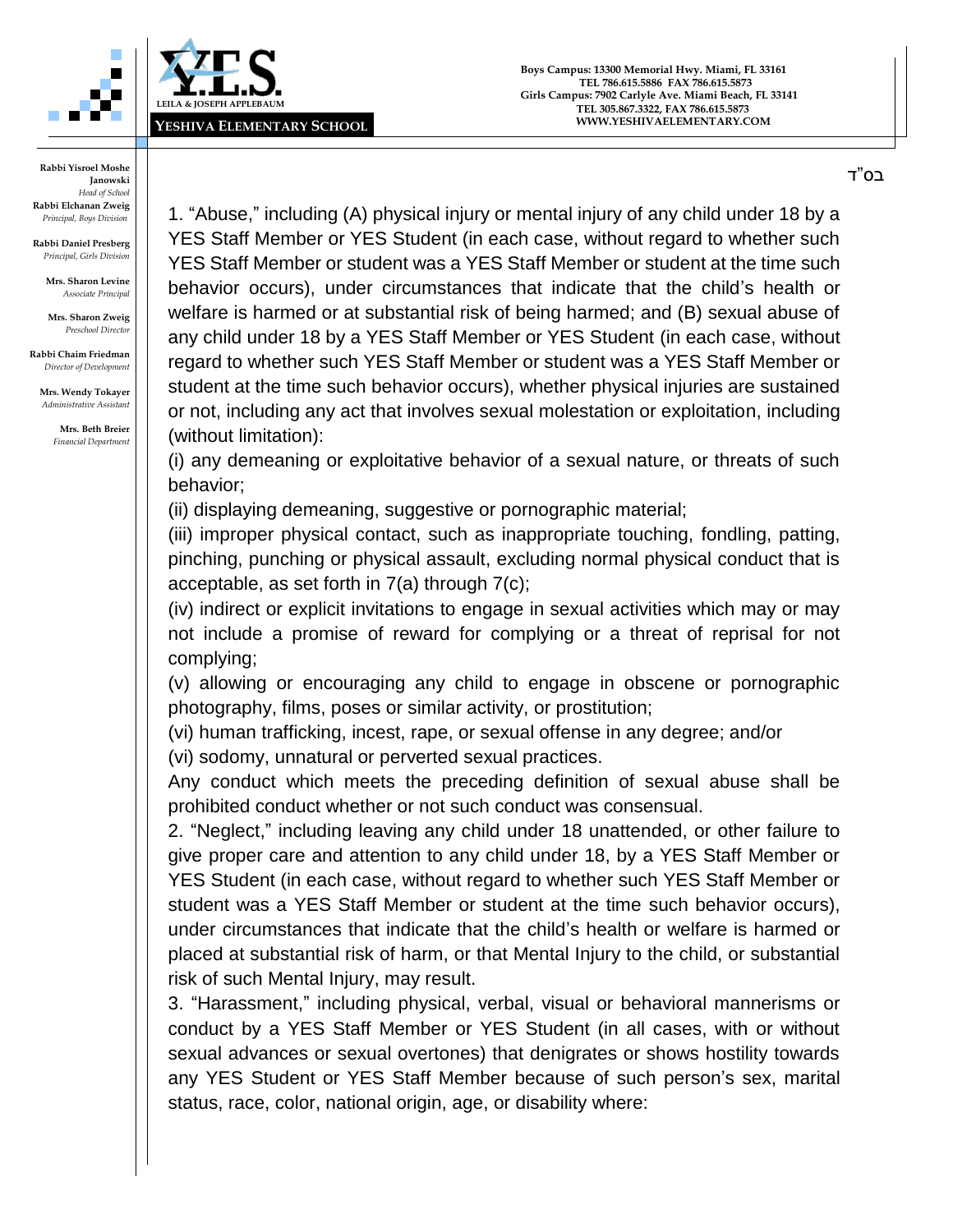



**Rabbi Daniel Presberg** *Principal, Girls Division*

> **Mrs. Sharon Levine** *Associate Principal*

**Mrs. Sharon Zweig** *Preschool Director*

**Rabbi Chaim Friedman** *Director of Development*

**Mrs. Wendy Tokayer** *Administrative Assistant*

> **Mrs. Beth Breier** *Financial Department*

(A) submission to, or rejection of, such conduct is (i) made (explicitly or implicitly) a term or condition of enrollment as a YES Student, employment or engagement as a YES Staff Member, participation in YES activities or granting of preferential treatment (for example, awards, recommendations, scholarships); or (ii) used as a basis for evaluation in making personnel or leadership decisions affecting a YES Student or a YES Staff Member, or

(B) such conduct is severe, persistent or pervasive and has the effect of interfering with a YES Student's schooling or a YES Student's or YES Staff Member's work, participation in YES activities or living conditions, or such conduct creates an intimidating, hostile or offensive educational environment.

4. A YES Staff Member mocking, ridiculing, or berating a YES Student if such conduct is severe, persistent, pervasive or causes Mental Injury.

5. Any sexual attention by a YES Staff Member to a YES Student in the form of remarks, jokes or innuendo about a YES Student's body or clothing, or about sexual activity.

6. Any psychological manipulation or control of a YES Student by a YES Staff Member, including (without limitation) (A) attempting to restrict, rather than widen, the range of resource persons with whom a YES Student develops relationships, or (B) attempting to eliminate a YES Student's parents as critical influences in the life of the YES Student, or (C) implying that the relationship between a YES Staff Member and YES Student is conditioned upon the conformity of the YES Student to a particular point of view, in each case, if such conduct is severe, persistent or pervasive.

7. A YES Staff Member using physical force against a YES Student, except (A) to safeguard against immediate physical danger to any person (or the YES Student himself or herself), to a sacred religious object, or to property if the result of damaging such property is reasonably likely to cause physical danger to a person, or (B) normal physical contact (such as hugging or touching) as an act of encouragement or consolation, within the bounds of Halacha, common sense and Florida law, or (C) normal aggressive contact (such as contact in a basketball or football game, or arm-wrestling), within the bounds of Halacha, common sense and Florida law.

8. "Bullying," including, but not limited to, any intentional written, verbal or physical act, or an intentional electronic communication, or the unwanted teasing, threatening, intimidating, stalking, cyberstalking, cyberbullying, or public humiliation, by a YES Staff Member or YES Student, that (A) either (i) physically harms a YES Student, (ii) damages a YES Student's property, (iii) substantially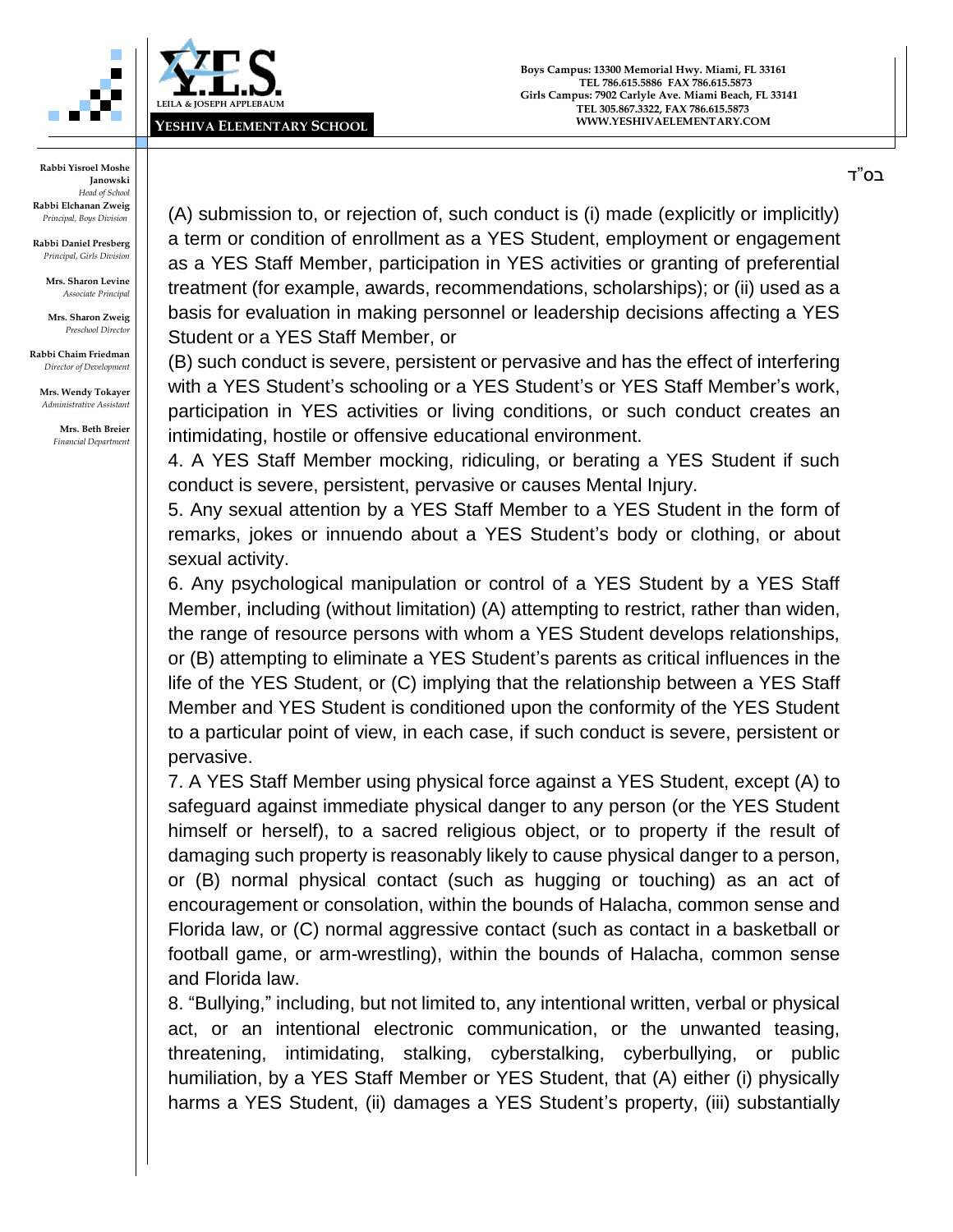



**Rabbi Daniel Presberg** *Principal, Girls Division*

> **Mrs. Sharon Levine** *Associate Principal*

**Mrs. Sharon Zweig** *Preschool Director*

**Rabbi Chaim Friedman** *Director of Development*

**Mrs. Wendy Tokayer** *Administrative Assistant*

> **Mrs. Beth Breier** *Financial Department*

interferes with a YES Student's education or learning environment, or (iv) places a YES Student in reasonable fear of harm to such YES Student's person or property, and (B) either (i) occurs on YES's property, at a YES activity or event, or on a YES school bus, or (ii) substantially disrupts the orderly operation of YES. Electronic communication means a communication transmitted by means of an electronic device, including (without limitation) a telephone, cellular phone, computer, or pager. YES Students, YES Staff Members and parents

of YES Students should become familiar with Florida law prohibiting bullying and harassment, The Jeffrey Johnston Stand Up for All Students Act, Florida Statutes, Section 1006.147.

B. Student Discipline: YES Staff Members are expected to keep order and control their YES Students in a respectful but firm manner. Physical force may not be used to discipline a recalcitrant student except pursuant to a written waiver for medical reasons signed by the YES Student's parents and doctor.

C. Parental Influences: If a YES Staff Member is aware that such YES Staff Member's attempt to advise a YES Student is causing conflict with the parents of such student, such YES Staff Member must inform the Principal who should then consult with the student's parents.

D. YES Student Behavior: In addition to complying with this Conduct Policy's prohibition against Abuse, Neglect and Harassment, each YES Student must conduct himself properly at all times in and out of school, in accordance with specific guidelines set forth in the YES Student handbook. The most important elements of proper YES Student behavior are (1) treating YES Staff Members and YES Students with the personal respect that lies at the heart of healthy personal relationships, and (2) following directions and instructions of YES Staff Members so long as such directions and instructions are not harmful to such YES Students or others.

E. Cooperation: All YES Staff Members and YES Students are required to fully cooperate with any and all Investigations, including, without limitation, disclosing all relevant information of which they are aware to the Principals, the individual serving as YES's Liaison to the Conduct Advisory Board (the "Liaison"), the Conduct Advisory Board, or any other person selected by the Liaison to conduct an investigation (an "Investigator").

F. False Reports: While reporting violations of this Conduct Policy is encouraged and required, YES Staff Members, YES Students and parents of YES Students are expected to understand that false reports of violations of this Conduct Policy are likely to be damaging to the individual falsely accused (and could lead to severe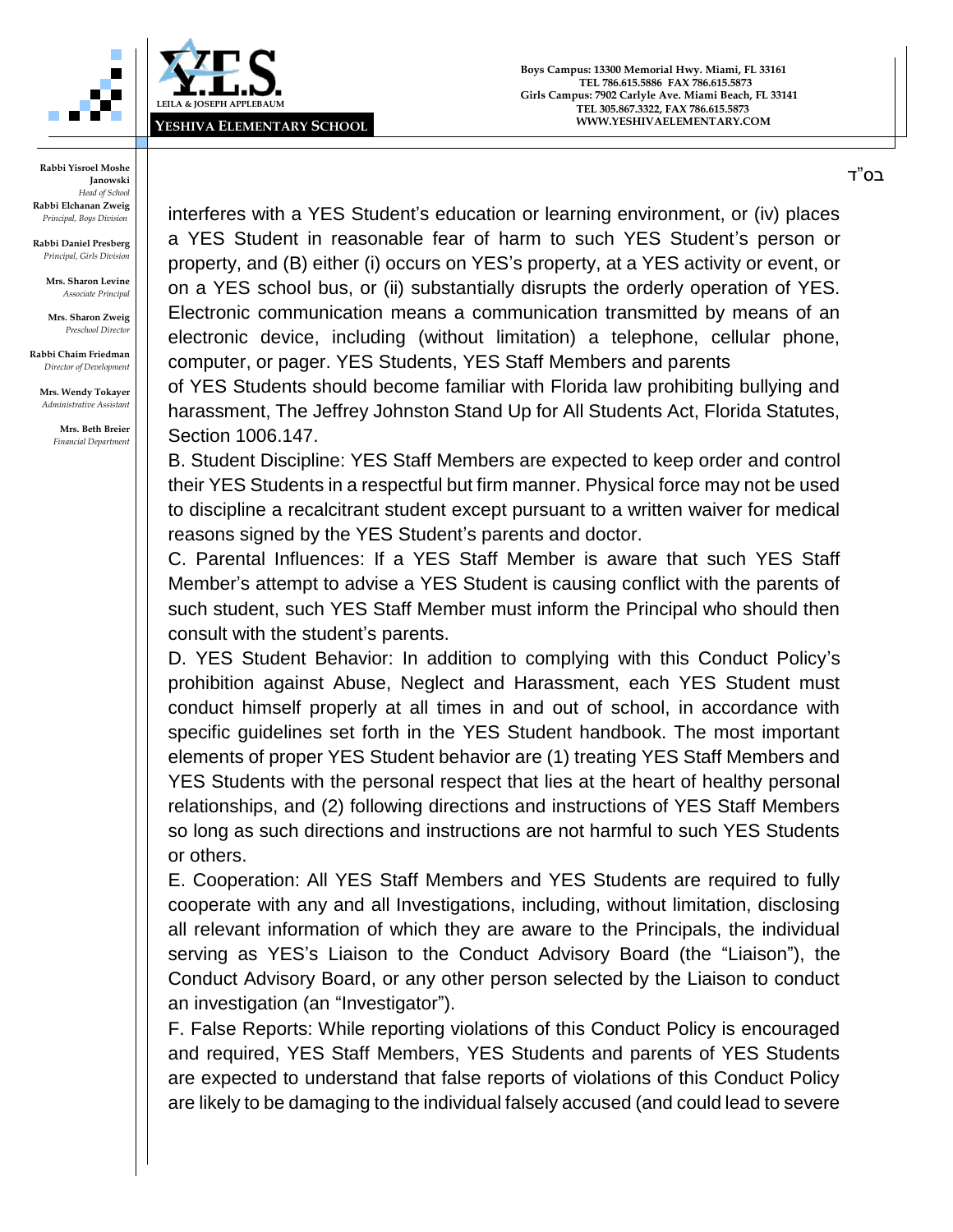



**Rabbi Daniel Presberg** *Principal, Girls Division*

> **Mrs. Sharon Levine** *Associate Principal*

**Mrs. Sharon Zweig** *Preschool Director*

**Rabbi Chaim Friedman** *Director of Development*

**Mrs. Wendy Tokayer** *Administrative Assistant*

> **Mrs. Beth Breier** *Financial Department*

consequences including, but not limited to, civil and criminal liability for the accused and/or the person making the false report, firing of YES Staff Members and/or expulsion of YES Students). Consequently, all YES Staff Members and YES Students are prohibited from knowingly making a false report of any violation of this Conduct Policy. In addition, in light of the serious nature of the consequences of false reports and the subject matter of this Conduct Policy, YES Staff Members, YES Students and parents of YES Students are urged not to post information, statements or comments on the Internet or social media websites.

G. Training and Compliance: All YES Staff Members are required to attend all training programs relating to this Conduct Policy to be provided from time to time by YES. In addition, all YES Staff Members are required to know and comply with all provisions of this Conduct Policy.

## **III. REPORTING OBLIGATIONS**

A. General: All YES Staff Members and YES Students recognize and understand that none of the reporting obligations set forth in this Conduct Policy constitutes impermissible Lashon Hara or any other violation of other Halachos of Proper Speech. YES will not (and YES Staff Members and YES Students shall not) retaliate in any way against any YES Staff Member, YES Student or parent of a YES Student who, **in good faith,** (1) reports a violation of this Conduct Policy by a YES Staff Member or YES Student, or (2) cooperates with any investigation of any suspected violation of this Conduct Policy.

B. Reporting to YES: Any YES Staff Member or YES Student who has reason to believe that conduct by a YES Staff Member or YES Student constitutes a violation of any of the Behavioral Standards must report the alleged conduct immediately (in the case of a YES Staff Member with such belief) or as soon as reasonably practicable (in the case of a YES Student with such belief). Such Report must be made either (1) orally, to the Associate Principal (by leaving a voicemail message at the Associate Principal phone number listed on Exhibit B); 2) orally, to any other person listed on Exhibit B (by leaving a voicemail message at the person's phone number listed on Exhibit B), or (2) in writing using the report forms available from the YES administrative offices (by delivering a completed copy of the report

via email to the address of any person listed on Exhibit B).

C. Reporting to Government: Each YES Staff Member is required to be aware of, and comply with, legally mandated reporting requirements in the event such YES Staff Member has reason to believe that (1) a YES Staff Member or YES Student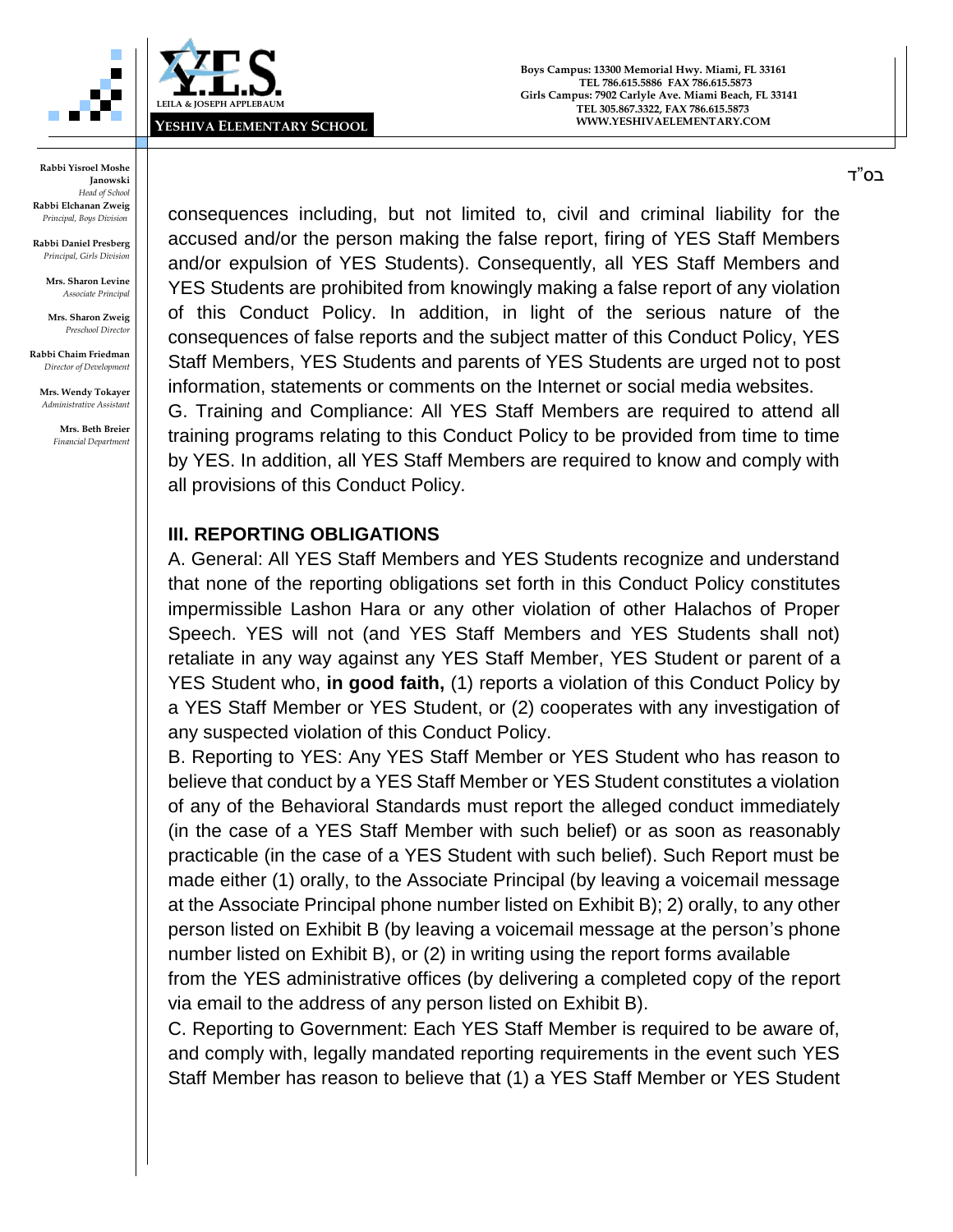

**Rabbi Yisroel Moshe Janowski** *Head of School* **Rabbi Elchanan Zweig** *Principal, Boys Division*

**Rabbi Daniel Presberg** *Principal, Girls Division*

> **Mrs. Sharon Levine** *Associate Principal*

**Mrs. Sharon Zweig** *Preschool Director*

**Rabbi Chaim Friedman** *Director of Development*

**Mrs. Wendy Tokayer** *Administrative Assistant*

> **Mrs. Beth Breier** *Financial Department*

has committed Abuse or Neglect, or (2) a YES Student is a victim of Abuse or Neglect.

1. Currently, Florida law does not require proof that Abuse or Neglect has actually occurred before reporting a suspected incident. Any person should report Abuse or Neglect when they know or have reasonable cause to suspect that Abuse or Neglect has occurred. A YES Staff Member who fails to report suspected Abuse or Neglect may be subject to professional sanctions by applicable licensing boards, in addition to action by YES in accordance with Section V of this Conduct Policy. Failure to report may be prosecuted under certain circumstances.

2. In addition to, and without limiting, the reporting obligations set forth in the preceding clause "III.B.," Florida law requires any individual who knows, or has reasonable cause to suspect, that a child has been abused or neglected by any person to report that to the Florida Abuse Hotline of the Florida Department of Children and Families at myflfamilies.com and 1-800-962-2873. Florida law considers YES Staff Members mandatory reporters. As such, YES Staff Members are required to provide their names when reporting, but identity information is kept confidential. If the following information is known by the reporting YES Staff Member, it should be included in any report: (A) names, date of birth (or approximate age), race, and gender for all adults and children involved; (B) addresses or another means to locate the subjects of the report including the current location; (C) the specific nature and extent of Abuse or Neglect; (E) any information known to the reporting YES Staff Member of possible previous Abuse or Neglect; and (F) any information that would help determine (i) the cause of the suspected Abuse or Neglect, and (ii) the identity of any individual responsible for the suspected Abuse or Neglect.

3. The United States Department of Health and Human Services offers the following website and hotline for information on applicable laws at http://www.childhelpusa.com and 1-800-4-A-CHILD (1-800-422-4453).

4. In the event a YES Staff Member is the person alleged to have committed Abuse or Neglect with respect to a YES Student, the Principal shall, if given permission by the investigating government agency, promptly (normally prior to the end of the next school day) inform the YES Student's parents/legal guardians of the situation and the referral to the investigating agency.

5. Florida law (A) provides immunity for persons reporting Abuse or Neglect, in good faith, and (B) prohibits an individual from intentionally preventing or interfering with the making of a report of suspected Abuse or Neglect required by law.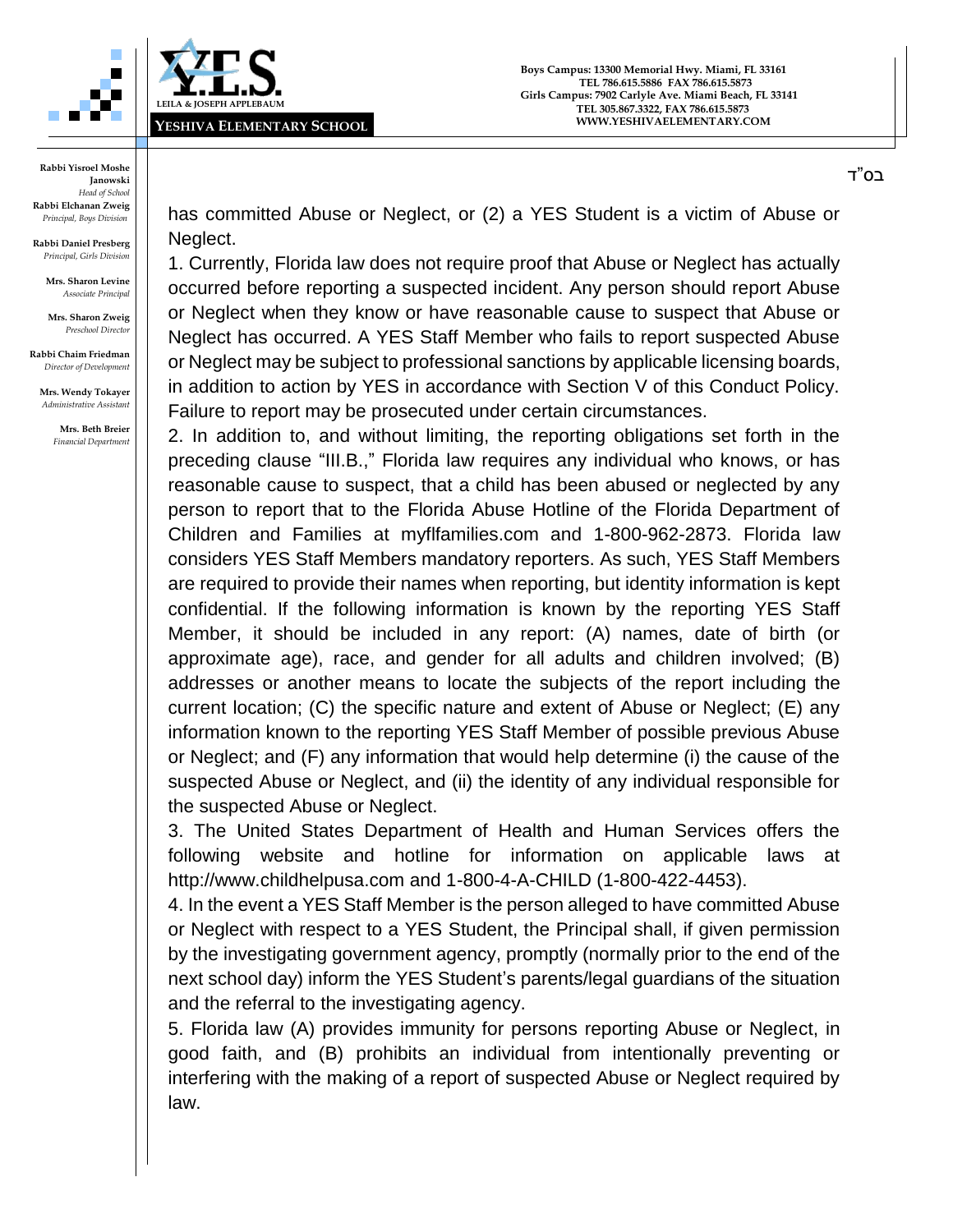

**Boys Campus: 13300 Memorial Hwy. Miami, FL 33161 TEL 786.615.5886 FAX 786.615.5873 Girls Campus: 7902 Carlyle Ave. Miami Beach, FL 33141 TEL 305.867.3322, FAX 786.615.5873 WWW.YESHIVAELEMENTARY.COM**

**Rabbi Yisroel Moshe Janowski** *Head of School* **Rabbi Elchanan Zweig** *Principal, Boys Division*

**Rabbi Daniel Presberg** *Principal, Girls Division*

> **Mrs. Sharon Levine** *Associate Principal*

**Mrs. Sharon Zweig** *Preschool Director*

**Rabbi Chaim Friedman** *Director of Development*

**Mrs. Wendy Tokayer** *Administrative Assistant*

> **Mrs. Beth Breier** *Financial Department*

D. YES Student Misconduct: In the event a YES Student commits any act of misconduct, the Principal has the responsibility to inform the parents of such YES Student regarding such misconduct, especially any misconduct that may lead to a YES Student's suspension or expulsion, even if such misconduct is not illegal. Principals may seek assistance, if necessary, from mental health professionals or other outside consultants.

E. Conduct Advisory Board: Separate and in addition to the Reporting Obligations set forth above, the YES Administration created a separate board named the Conduct Advisory Board (the "Board" or "Conduct Advisory Board") to receive Reports (as defined herein in Exhibit A), coordinate Investigations (as defined herein in Exhibit A), report the findings of Investigations to the Administration, and perform other functions set forth herein. The Board is made up of five people and their respective spouses, if any. Each of the five members of the Board will have one vote. If one of the five members of the Conduct Advisory Board leaves the Board, for any reason, the remaining members of the Board shall elect a fifth member within ninety (90) days of the departure of the Board member. The Conduct Advisory Board shall appoint a Liaison to communicate between and among YES, the YES Administration, the Conduct Advisory Board, YES Staff

Members, YES Students, and parents of YES Students. The Liaison shall be appointed (or re-appointed) on a yearly basis and shall serve at the discretion of the Board.

F. Confidentiality: The existence and contents of any Report (including, without limitation, the names of the person making the Report, the alleged violator and alleged victim) may be disclosed by YES, a YES Staff Member, a YES Student, the Conduct Advisory Board and/or other persons acknowledging acceptance of this Conduct Policy (in accordance with Section VI.E. hereof) only to the extent (1) necessary for the Investigator to fully investigate allegations in the Report, (2) necessary for YES to take disciplinary and other actions in response to such Report, and/or (3) otherwise permitted by law (solely in the case of disclosure by YES) or otherwise required by law (in all other cases).

## **IV. SUSPECT PERSONS**

A. For purposes of this Conduct Policy, a "Suspect Person" includes any individual who meets both of the following criteria: (1) the individual is, or ever was, the subject of a law enforcement investigation with respect to a crime either (A) of a sexual nature (including, for example, any crime for which an individual is, or if convicted would be, listed on the Florida Sexual Offenders and Predators List) or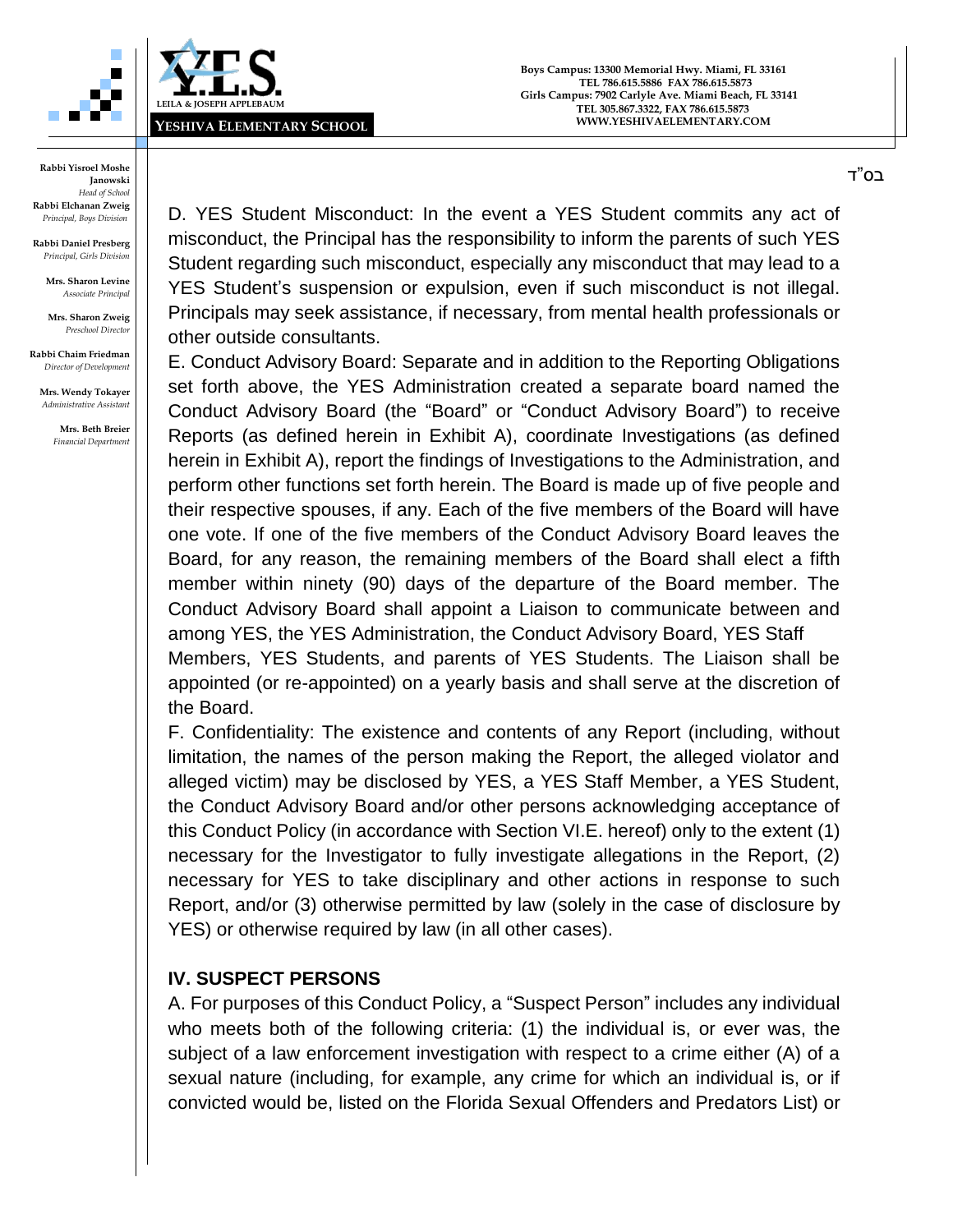



**Rabbi Daniel Presberg** *Principal, Girls Division*

> **Mrs. Sharon Levine** *Associate Principal*

**Mrs. Sharon Zweig** *Preschool Director*

**Rabbi Chaim Friedman** *Director of Development*

**Mrs. Wendy Tokayer** *Administrative Assistant*

> **Mrs. Beth Breier** *Financial Department*

(B) involving a substantial risk of physical harm to children under 18 (including, for example, Abuse, Neglect, etc.); and (2) such individual is a YES Staff Member, YES Student, "Close Relation" (as defined herein) of a YES Staff Member or a YES Student, or otherwise resides within a one-half mile radius of YES. The term "Close Relation" includes (i) any individual who resides with a YES Staff Member or a YES Student, and (ii) any sibling, parent, grandparent (residing in South Florida), child or spouse of a YES Staff Member or YES Student.

B. Any YES Staff Member, Conduct Advisory Board member, or YES Student who has reason to believe that an individual is a Suspect Person, and any Suspect Person himself or herself, must immediately make a Report with respect to such Suspect Person. Such Report must be made in the same manner as other Reports under this Conduct Policy (orally or in writing, to the Assistant Principal or any other person listed on Exhibit B, etc.).

C. A Report with respect to a Suspect Person must be investigated in the same manner as other Reports under this Conduct Policy (Liaison may appoint an Investigator, as set forth in V.B., etc.). In connection with any such Investigation, the Liaison or other Investigator may also (1) identify any existing limitations, restrictions or prohibitions on the Suspect Person with respect to schools and/or children, and (2) interview the Suspect Person and/or other Close Relations with respect to the applicable YES Staff Member or YES Student. An Investigation by the Board may not occur with respect to any Abuse requiring immediate referral to the local department of social services or law enforcement, until the Board is cleared to do so by any such government agency.

D. Pending completion of an Investigation, (1) on a weekly basis, the Liaison shall inform the Principal of the status of the Investigation, and (2) the Principal and/or the Conduct Advisory Board may take such immediate action as they deem appropriate, in their sole discretion, to protect YES Staff Members, YES Students and other persons (in the case of any "Disclosure" (as defined herein), subject to Section IV.E(2) below.

E. Upon completion of the Investigation (as determined by the Liaison and the Investigator), the Liaison and the Investigator shall report the findings of the Investigation to the Conduct Advisory Board. Upon receipt of the findings of the Investigation, the Conduct Advisory Board shall take such action as they deem appropriate, in their sole discretion, including, for example, (1) taking no action, (2) creating and imposing limitations, restrictions or prohibitions on the Suspect Person's access to YES's premises, YES's functions or events, YES Staff Members and/or YES Students, and/or any other action to protect YES Staff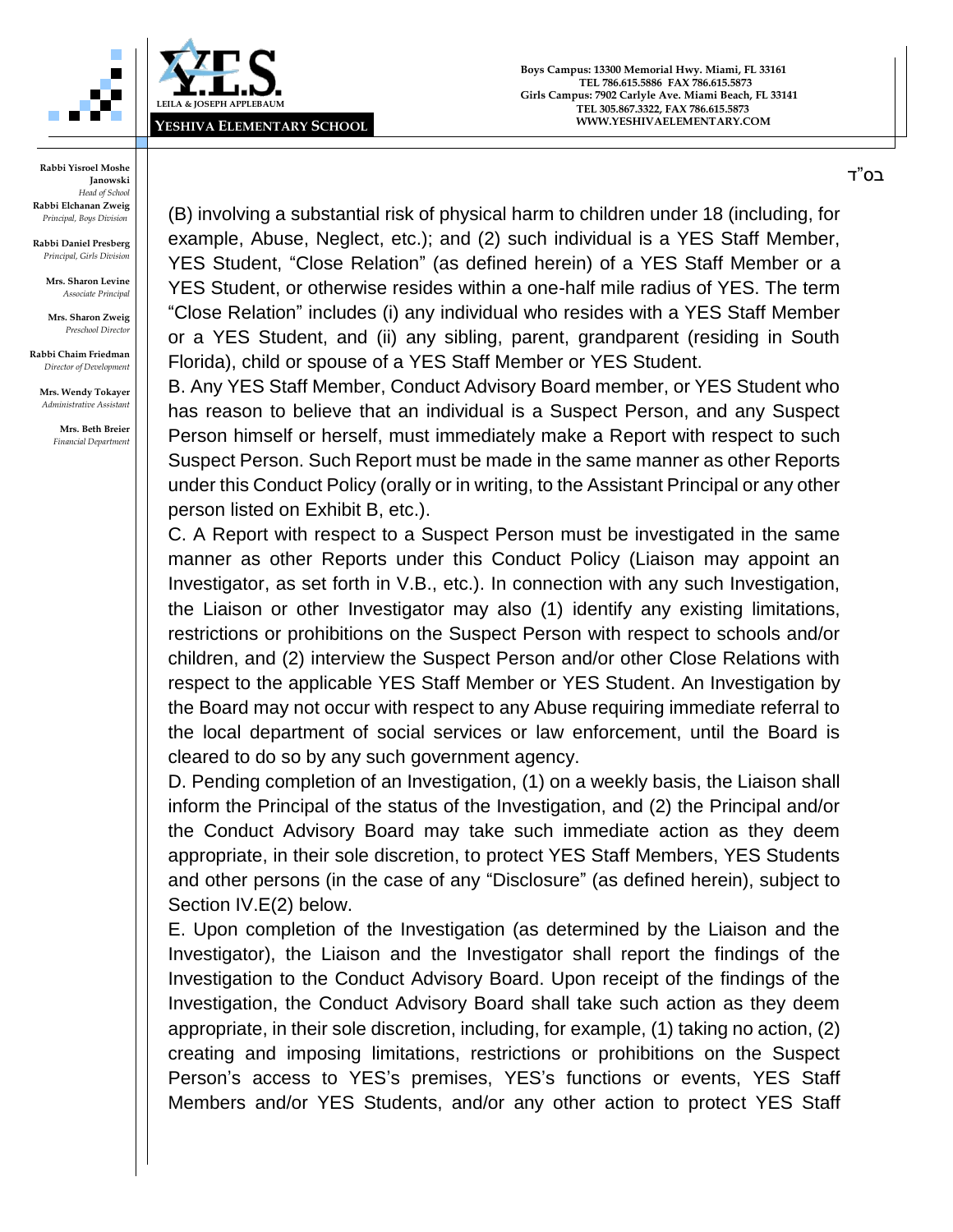



**Rabbi Daniel Presberg** *Principal, Girls Division*

> **Mrs. Sharon Levine** *Associate Principal*

**Mrs. Sharon Zweig** *Preschool Director*

**Rabbi Chaim Friedman** *Director of Development*

**Mrs. Wendy Tokayer** *Administrative Assistant*

> **Mrs. Beth Breier** *Financial Department*

Members, YES Students and/or other persons, and/or (3) disclosing (to YES Staff Members, YES Students and/or other persons) the existence and contents of the Report, the Investigation (including, for example, the findings thereof), and/or any actions thereon taken by the Principal and/or the Conduct Advisory Board (a "Disclosure").

1. In all cases, the Investigator, the Principal and the Conduct Advisory Board may consider all facts and circumstances, including, for example, (A) the nature, time and circumstances of the crime committed, or alleged to have been committed, by the Suspect Person, (B) the past and current status of the handling and treatment of such crime by law enforcement and/or other officials within the criminal justice system, and (C) the relationship between the Suspect Person and the applicable YES Staff Member or YES Student.

2. Prior to any Disclosure by YES to YES Staff Members, YES Students and/or other persons (except any Disclosure necessary for the Investigator to fully investigate a Report), (A) the Liaison (or his designee) and the Principal (or his designee) must consult with the Rabbi Yisroel Miller, and (B) unless Rabbi Yisroel Miller determines that a Disclosure is Halachically prohibited, a decision to make a Disclosure must be approved by either (i) the Principal and a majority or more of the members of the Conduct Advisory Board, or (ii) a unanimous decision of the members of the Conduct Advisory Board. Any individual who makes a Disclosure without such approval is subject to any and all remedies available to YES.

3. In the event the Principal and/or the Conduct Advisory Board take any action hereunder, (A) the Suspect Person may be required to agree, unconditionally, to such action (such agreement to be memorialized in a manner selected by the Conduct Advisory Board), and (B) such agreement (and memorialization) by the Suspect Person may be a condition to admission (or continued enrollment) of the applicable YES Student, or hiring (or continued employment or other relationship) of the applicable YES Staff Member.

4. YES shall have the right (but no obligation) to periodically reassess the status of a Suspect Person, and take any and all actions with respect to such reassessment consistent with the Conduct Policy.

## **V. INVESTIGATION AND ENFORCEMENT**

A. Liaison and Principals: No later than one business day after receipt of any Report, the Liaison and/or any Principal receiving such Report shall notify each person listed on Exhibit B of the existence of such Report, and, in the event the Report was made in writing, circulate a copy of such Report to all such persons.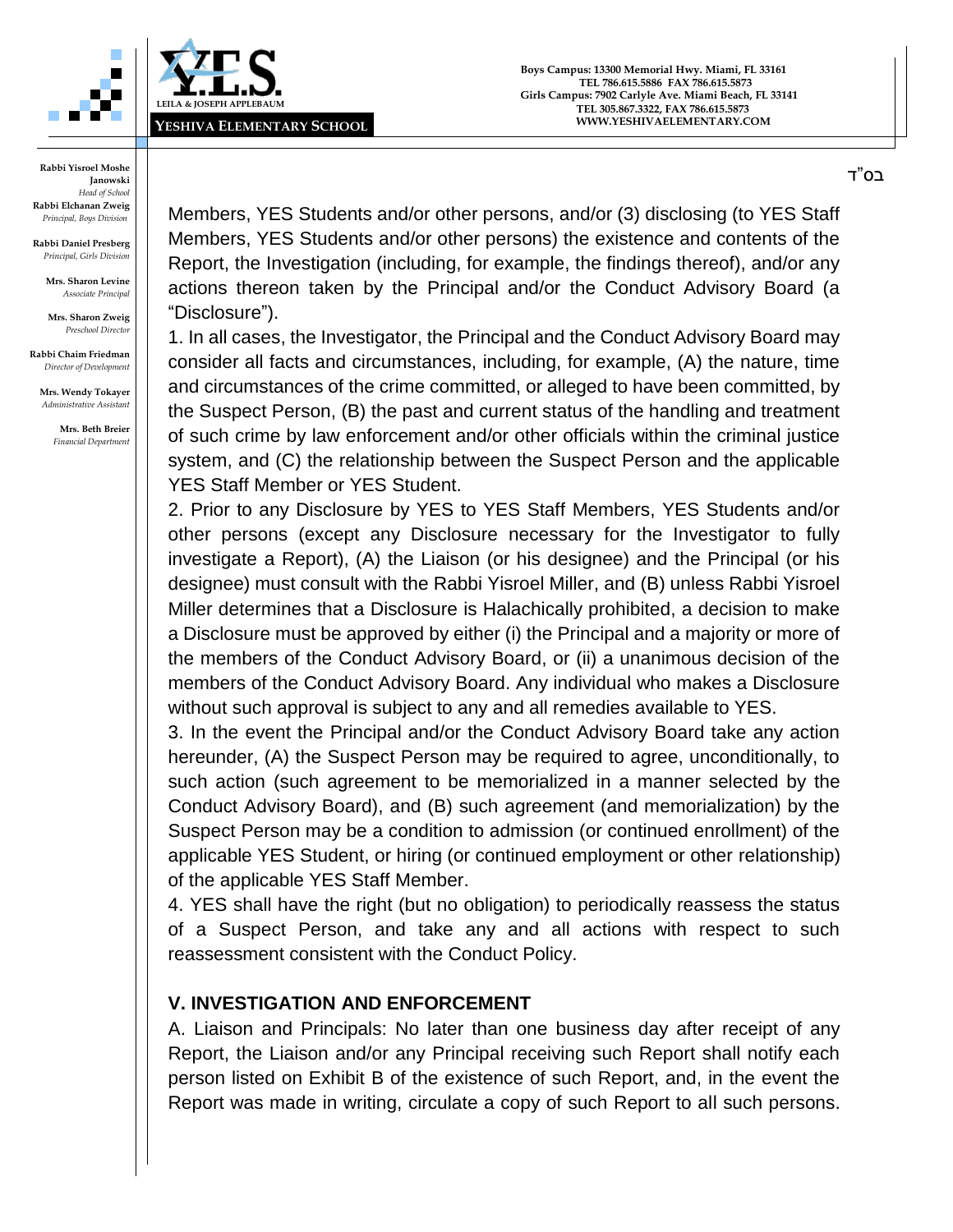



**Rabbi Daniel Presberg** *Principal, Girls Division*

> **Mrs. Sharon Levine** *Associate Principal*

**Mrs. Sharon Zweig** *Preschool Director*

**Rabbi Chaim Friedman** *Director of Development*

**Mrs. Wendy Tokayer** *Administrative Assistant*

> **Mrs. Beth Breier** *Financial Department*

Alternatively, in the event the Report was made orally, the Assistant Principal shall prepare a written version of the Report (with input from the person or persons making such oral Report) and circulate it to all such persons. In the event a principal is the alleged violator, such principal shall be treated in the same manner as any other YES Staff Member who is the alleged violator. In the event a person listed on Exhibit B is a parent, grandparent, child, spouse, sibling, aunt, uncle or first cousin of either the alleged violator or the alleged victim, such family member shall not receive such Report, and shall not be involved in any related Investigation, determination and action.

B. Investigation: As soon as practicable after receipt of a Report, the Liaison, in consultation with YES's legal counsel and the Conduct Advisory Board, shall (1) make a determination as to whether an Investigation of the Report will be conducted by one or more Principals, the Liaison, or a third party Investigator selected by the Liaison, and (2) appoint one or more persons (who may, but need not, be the Investigator) to be YES's authorized spokesperson and point of contact for any and all communications regarding the Investigation (such spokesperson to communicate with the alleged violator and alleged victim at least weekly). An Investigation by YES may not occur with respect to any Abuse or Neglect requiring immediate referral to the local department of social services or law enforcement, until YES is cleared to do so by any such government agency.

C. Investigation: The Investigation shall be initiated and conducted in a reasonably expeditious manner, and may consist of (1) personal interviews with the person making the Report, the alleged violator, the alleged victim, and all other persons the Investigator determines may have relevant knowledge, (2) inspection and review of any files, e-mails and other electronic or physical documents or materials deemed relevant by the Investigator, and/or (3) any other methods deemed appropriate by the Investigator.

D. Experts: In connection with any Investigation, the Liaison may arrange to have YES engage experts (for example, mental health professionals, attorneys, and/or rabbis) to assist the Investigator in conducting the Investigation.

E. Interim Actions: Pending completion of an Investigation, (1) on a weekly basis, the Liaison shall inform the Principal of the status of the Investigation, and (2) the Principal and/or the Conduct Advisory Board may take such immediate action as they deem appropriate, in their sole discretion, to protect the alleged victim of the alleged violation of Behavioral Standards and other persons.

F. Determination and Enforcement: Upon completion of the Investigation (as determined by the Liaison and the Investigator), the Liaison and the Investigator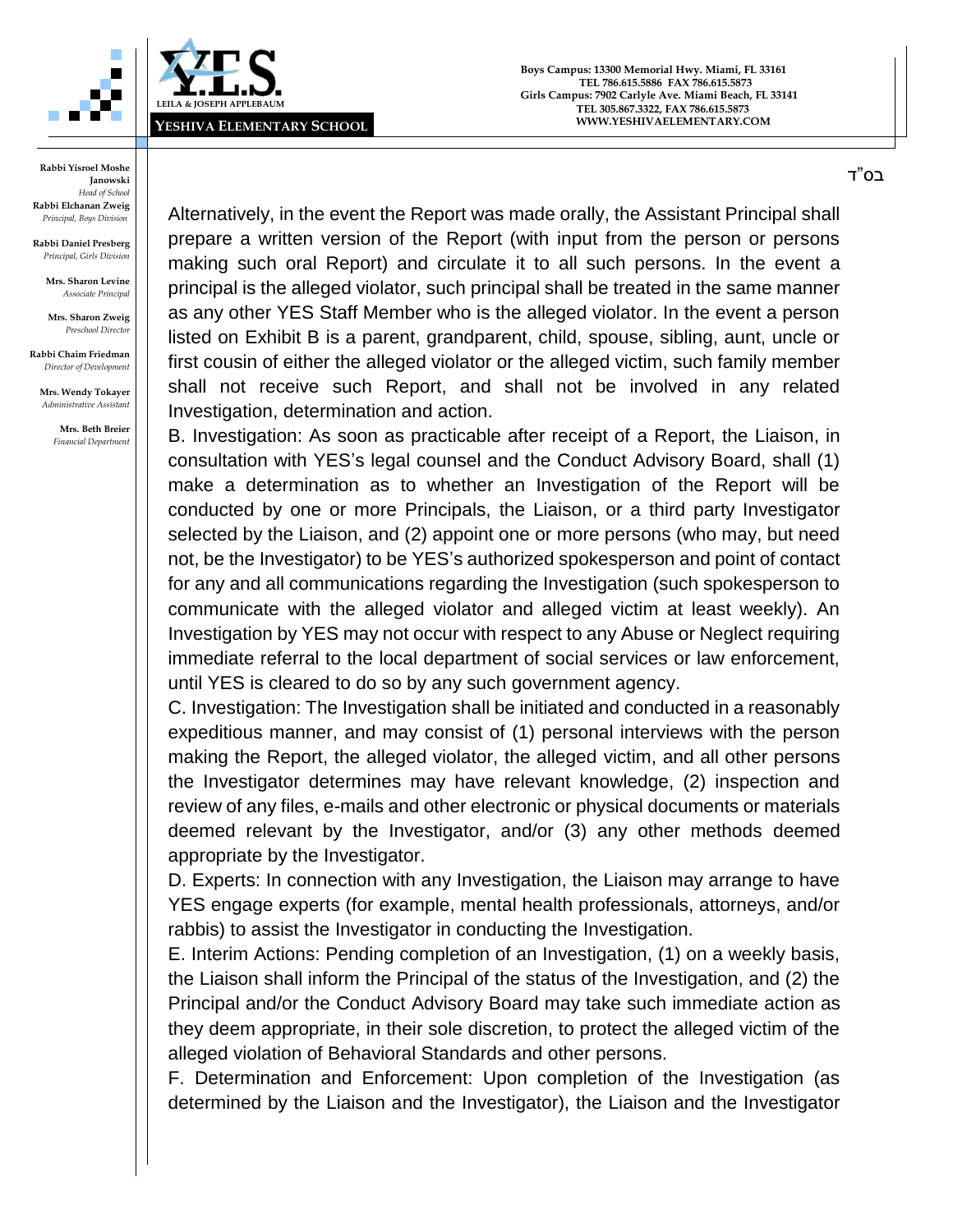



**Rabbi Daniel Presberg** *Principal, Girls Division*

> **Mrs. Sharon Levine** *Associate Principal*

**Mrs. Sharon Zweig** *Preschool Director*

**Rabbi Chaim Friedman** *Director of Development*

**Mrs. Wendy Tokayer** *Administrative Assistant*

> **Mrs. Beth Breier** *Financial Department*

shall report the findings of the Investigation to the Conduct Advisory Board. Upon receipt of the findings of the Investigation, the Board shall take such action as it deems appropriate, in its sole discretion, including, without limitation, taking no disciplinary action, or alternatively, directing the Principal to issue a warning, suspend the violator, terminate the employment or other relationship between YES and such violator, or take any other action to prevent any recurrence of the applicable violation of the Behavioral Standards. In all cases, the Investigator and the Board may consider all facts and circumstances including, without limitation, (1) the nature, time and frequency of the behavior, (2) past incidents or patterns of behavior, (3) the relationship between the parties, (4) the context in which the behavior occurred, and (5) applicable laws.

G. Other Actions and Enforcement: In the event the Conduct Advisory Board determines that a YES Staff Member or YES Student has violated any such person's obligations set forth in this Conduct Policy (other than violations of the Behavioral Standards), the Board shall take such action as it deems appropriate, in its sole discretion, including, without limitation, directing the Principal to issue a warning, suspend the violator, terminate the employment or other relationship between YES and such violator, or take any other action to prevent any recurrence of the applicable violation of this Conduct Policy.

## **VI. MISCELLANEOUS**

A. Amendment and Termination: The Conduct Advisory Board may modify or terminate this Conduct Policy, or any portion thereof, at any time, with or without notice.

B. Dispute Resolution.: 1. In the event of any dispute between YES, on the one hand, and any YES Staff Member, YES Student, the Board or any other person, on the other hand, relating to this Conduct Policy (other than disputes regarding factual issues, with respect to which the findings, if any, of the Investigator shall be deemed conclusive and binding on all parties), all parties shall use good faith efforts to resolve such dispute; provided, that if such parties do not resolve such dispute within ten (10) days after any party notifies the other parties, in writing, of such party's intent to submit the dispute to arbitration pursuant hereto, such dispute shall be submitted by all parties to arbitration by Rabbi Yisroel Miller (the "Arbitrator"). The Arbitrator's decision in any such arbitration shall be binding and enforceable by a court of competent jurisdiction. Each party shall be responsible for its own fees, costs and expenses in connection with such arbitration, and each party shall be responsible for one-half of the Arbitrator's fees.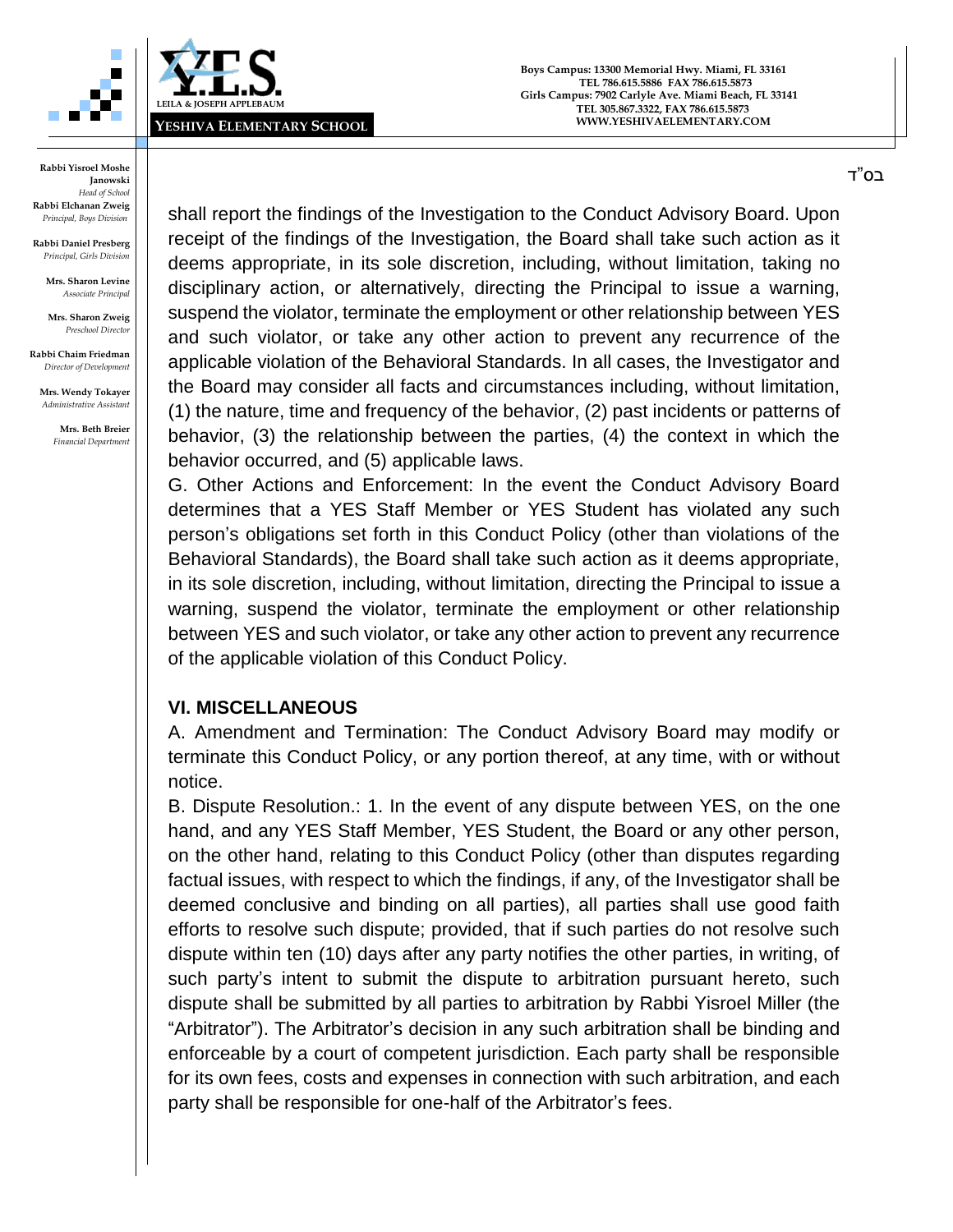



**Rabbi Daniel Presberg** *Principal, Girls Division*

> **Mrs. Sharon Levine** *Associate Principal*

**Mrs. Sharon Zweig** *Preschool Director*

**Rabbi Chaim Friedman** *Director of Development*

**Mrs. Wendy Tokayer** *Administrative Assistant*

> **Mrs. Beth Breier** *Financial Department*

2. Subject to the preceding clause "VI.B.1," the venue of any legal proceeding brought in connection with this Conduct Policy shall be in Miami-Dade County, Florida. This Conduct Policy shall be governed by and construed in accordance with the laws of the State of Florida. YES Staff members, YES Students and other persons acknowledging acceptance of this Conduct Policy (in accordance with Section VI.E hereof) hereby (i) consent to such jurisdiction, and (ii) waive any and all rights which they may have to request a jury trial in any proceeding at law or in equity.

C. Interpretation: In the event of any conflict or inconsistency between this Conduct Policy and any other YES rules governing YES personnel and/or student policies, this Conduct Policy shall control.

D. Severability: Each provision of this Conduct Policy shall be considered severable, and if, for any reason, any provision hereof is determined to be invalid and/or contrary to any existing or future laws, such invalidity shall not impair the operation of (or affect) those provisions of this Conduct Policy which are valid.

E. Acknowledgment: YES reserves the right to require, from time to time, any and all YES Staff Members, YES Students, parents of YES Students and certain other persons to acknowledge, in writing, receipt of a copy of, and acceptance of all provisions of, this Conduct Policy.

F. Release: By accepting and agreeing to this Conduct Policy, each YES Staff Member and/or parent of a YES Student (on behalf of him or herself, his or her spouse and their children who are YES Students) shall thereby release, hold harmless, indemnify and agree not to commence any legal, equitable or Halachic proceeding of any kind against the Conduct Advisory Board or any member, officer or agent thereof in connection with or as a result of any action or inaction taken or not taken by the Conduct Advisory Board or any member, officer or agent thereof pursuant to the Conduct Policy.

## **EXHIBIT A**

## **Definitions**

"Abuse" means (i) in the case of conduct engaged in by a YES Staff Member or YES Student, the conduct described as "Abuse" in Section II.A of this Conduct Policy, and (ii) in the case of conduct engaged in by any other person who has permanent or temporary care or custody or responsibility for supervision of a child, or any family member of a child, the same conduct described in the preceding clause (i) engaged in by any such other person.